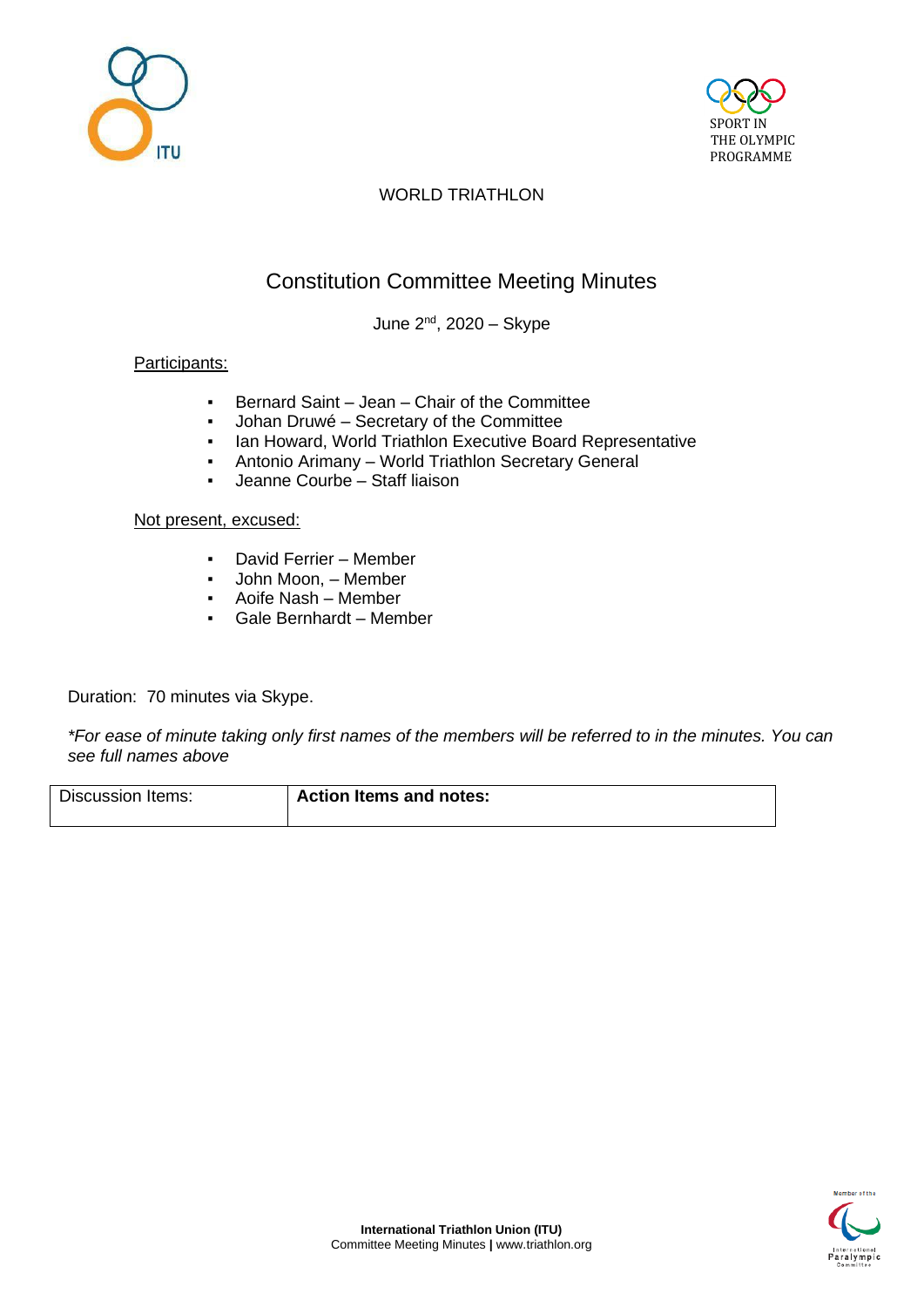



### WORLD TRIATHLON

| <b>Revision of the Judicial</b><br><b>System within World</b><br><b>Triathlon</b> | Catch up of the status of the revision: still waiting to<br>$\bullet$<br>agree when the working group can have a meeting with<br>Technical<br>Committee<br>the<br>to<br>present<br>the<br>recommendation.                                                          |
|-----------------------------------------------------------------------------------|--------------------------------------------------------------------------------------------------------------------------------------------------------------------------------------------------------------------------------------------------------------------|
| <b>Case Habana</b>                                                                | Catch up of the situation with the case Habana with the<br><b>World Triathlon Tribunal</b>                                                                                                                                                                         |
| <b>Rules of Congress</b><br><b>Procedure</b>                                      | Gale and Ian has reviewed the English in the document.<br>The document has been discussed by email, and clarify<br>during that call.                                                                                                                               |
| <b>Admission</b><br>requirements<br>as Member: be a Member of<br>the NOC          | Discussion about the question of the admission<br>requirements for a Member: recognition of the Member<br>within the National Olympic Committee: requirements to<br>be a Member of the National Olympic Committee before<br>being a Member within World Triathlon. |